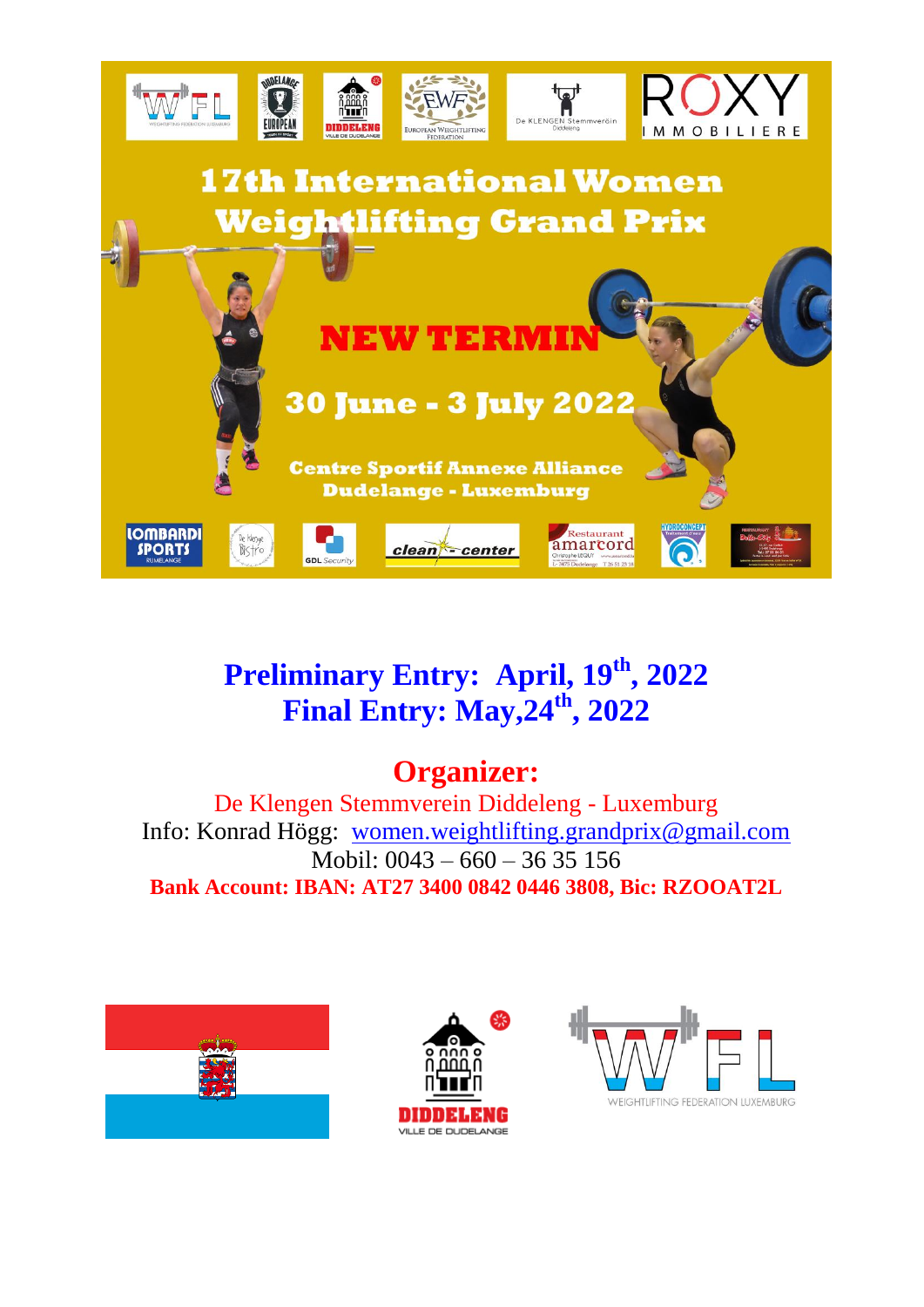# **17 th International Women´s Weightlifting Grand Prix**

**Konrad Högg – Head of Organizing Committee, Lanserhofstraße 32, Top 4 A-5020 Salzburg, Phone: 0043-660-3635156, E-mail: [women.weightlifting.grandprix@gmail.com](mailto:Eleiko-News@gmx.net)**

**Invitation to the 17th International Women's Grand Prix, 13th International Girls' Grand Prix, 11th International Kids' Grand Prix, 9th International Masters' Grand Prix and 5th International Open Class – unsanctioned – Weightlifting Grand Prix from May, 30th – 3 rd July, 2022, in Düdelingen/Dudelange – Luxemburg.**

#### **Important information:**

**Please excuse us, we have to reschedule the 17th International Women Weightlifting Grand Prix (due to the European Championships being postponed from April to late May early June) to June 30th to July 3rd, 2022.**

**After having to cancel International Women Weightliftng Grand Prix 2020 and 2021 in Luxemburg due to the Corona pandemic we are hoping for a better 2022. If there will still be Corona regulations in place in June/July 2022, f.e. mask mandates, we will adhere to all regulations. You will be informed in time by me.**

1.) Room reservations for accomodation in Düdelingen/Dudelange can be made not later than April, 19t<sup>th</sup> 2022. They have to be finalized no later than May,  $24<sup>th</sup>$  2022 using the Final Entry Form. For information on how to pay for accommodation see section "Accommodation" below.

2.) The technical meeting will be held on  $30<sup>th</sup>$  June 2022 around 7 pm; the meeting venue will be published in time. – The competition will be held at Centre Sportif Annexe Alliance, Rue Reiteschkopp, L-3526 Dudelange/Düdelingen  $1<sup>st</sup> - 2<sup>nd</sup>$  july 2022.

3.) Registration is done by the Preliminary Entry Form. It has to be sent by mail or e-mail no later than April,  $19<sup>th</sup>$ , 2022. Change in Team Line-ups can be made no later than May24<sup>th</sup>, 2022. The Final entry Form has to be sent by mail or E-Mail no later than  $Max.24<sup>th</sup>$ , 2022. Entries made after that will be charged the double fee.

4.) After the competition on Saturday, July, 2<sup>nd</sup> 2022, the Grand Prix Party with Dinner will take place around 8 pm. The victory ceremonies for the winning teams, the three best overall Sinclair lifters, the best U-20, U-17, U-15, Masters and Open Class athletes will be held at the party.

Yours sincerely,

Konrad Högg – Head of the Organizing Committee Claude Tritz – President oft he Club De Klengen Stemmverein Diddeleng

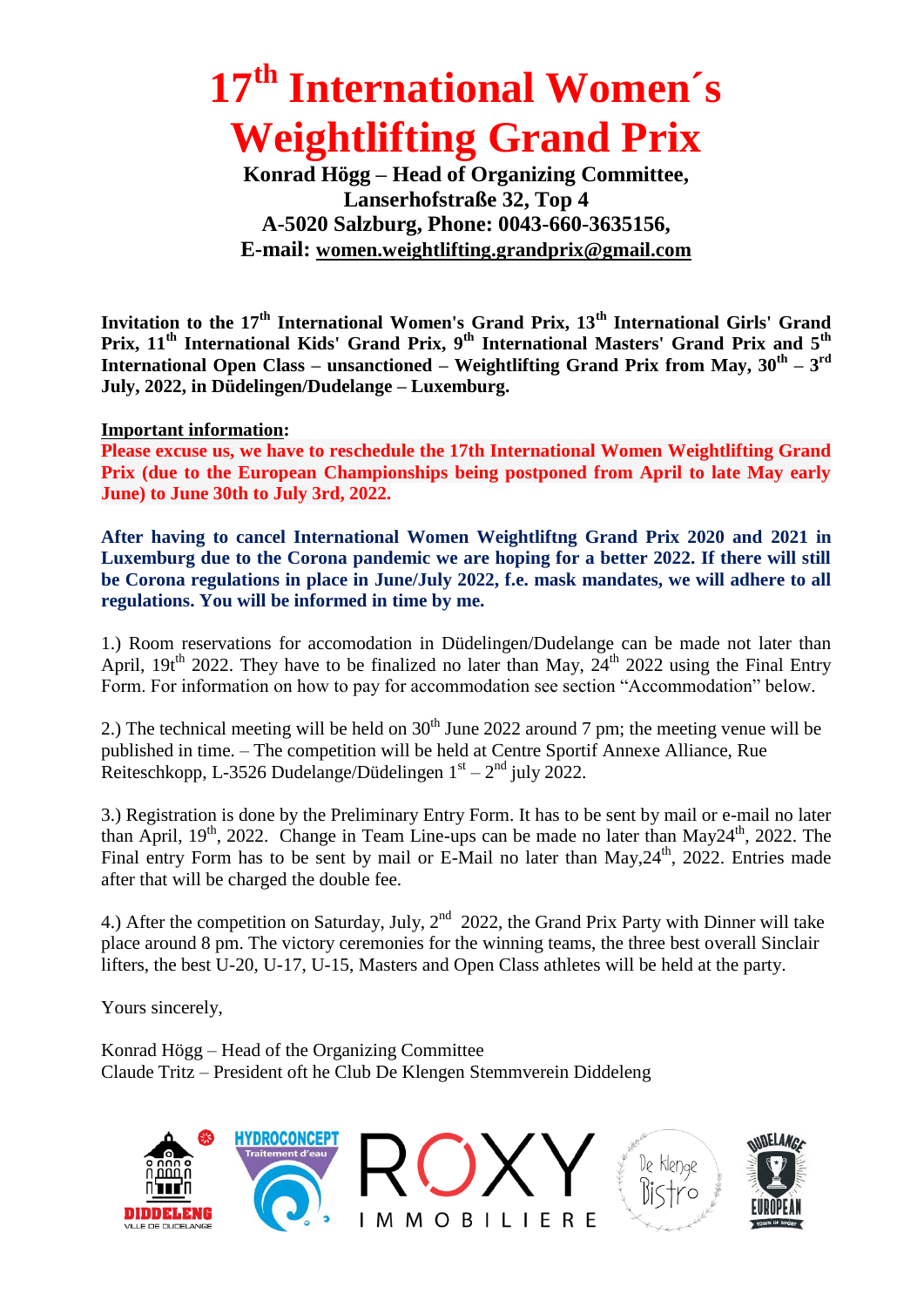# **17 th International Women's Weightlifting Grand Prix**

Konrad Högg – Head of the Organizing Committee, Lanserhofstrasse 32, Top 4, A-5020 Salzburg Phone: 0043-660-36 35 156, E-mail: **[women.weightlifting.grandprix@gmail.com](mailto:women.weightlifting.grandprix@gmail.com)**

Salzburg – Düdelingen, February 2022

### **Invitation: International Women's - Kids, Girls, Seniors, Masters and Open Class unsanctioned - Weightlifting Grand Prix - 2022**

| Organizer:                                      | De Klengen Stemmverein Diddeleng - Luxemburg<br>Konrad Högg - Head of the Organizing Committee<br>Claude Tritz – President of the Club                                          |
|-------------------------------------------------|---------------------------------------------------------------------------------------------------------------------------------------------------------------------------------|
| Date:                                           | $30^{th}$ June – 3 <sup>rd</sup> July 2022                                                                                                                                      |
| Venue:                                          | Centre Sportif Annexe Alliance, Rue Reiteschkopp, L-3526<br>Dudelange/Düdelingen.                                                                                               |
| Weigh-in and start times:                       | The final schedule will be published when final entry is completed.                                                                                                             |
| Admission:                                      | All athletes with a valid licence entered by clubs/federations using<br>the enclosed form                                                                                       |
| Competition specifications: Women's Grand Prix: | Athletes born 2007 or earlier (15 years and older)!                                                                                                                             |
|                                                 | Scoring by Olympic total in ten weight categories:<br>45 kg, 49 kg, 55 kg, 59 kg, 64 kg, 71 kg, 76 kg, 81 kg, 87 kg &<br>$+87$ kg                                               |
|                                                 | Girls' Grand Prix: $(13 – 14 \text{ years})$<br>Athletes born 2008 - 2009<br>Scoring by Sinclair points                                                                         |
|                                                 | <u>Kids' Grand Prix: <math>(8 - 12 \text{ years})</math></u><br>Athletes born $2010 - 2014$<br>Scoring by Sinclair points.                                                      |
|                                                 | <b>Masters' Grand Prix:</b><br>$35 - 39$ years, $40 - 44$ years, $45 - 49$ years, $50 - 54$ years and $+ 55$<br>years, scoring by SHMF (Sinclair-Huebner-Meltzer-Faber) points. |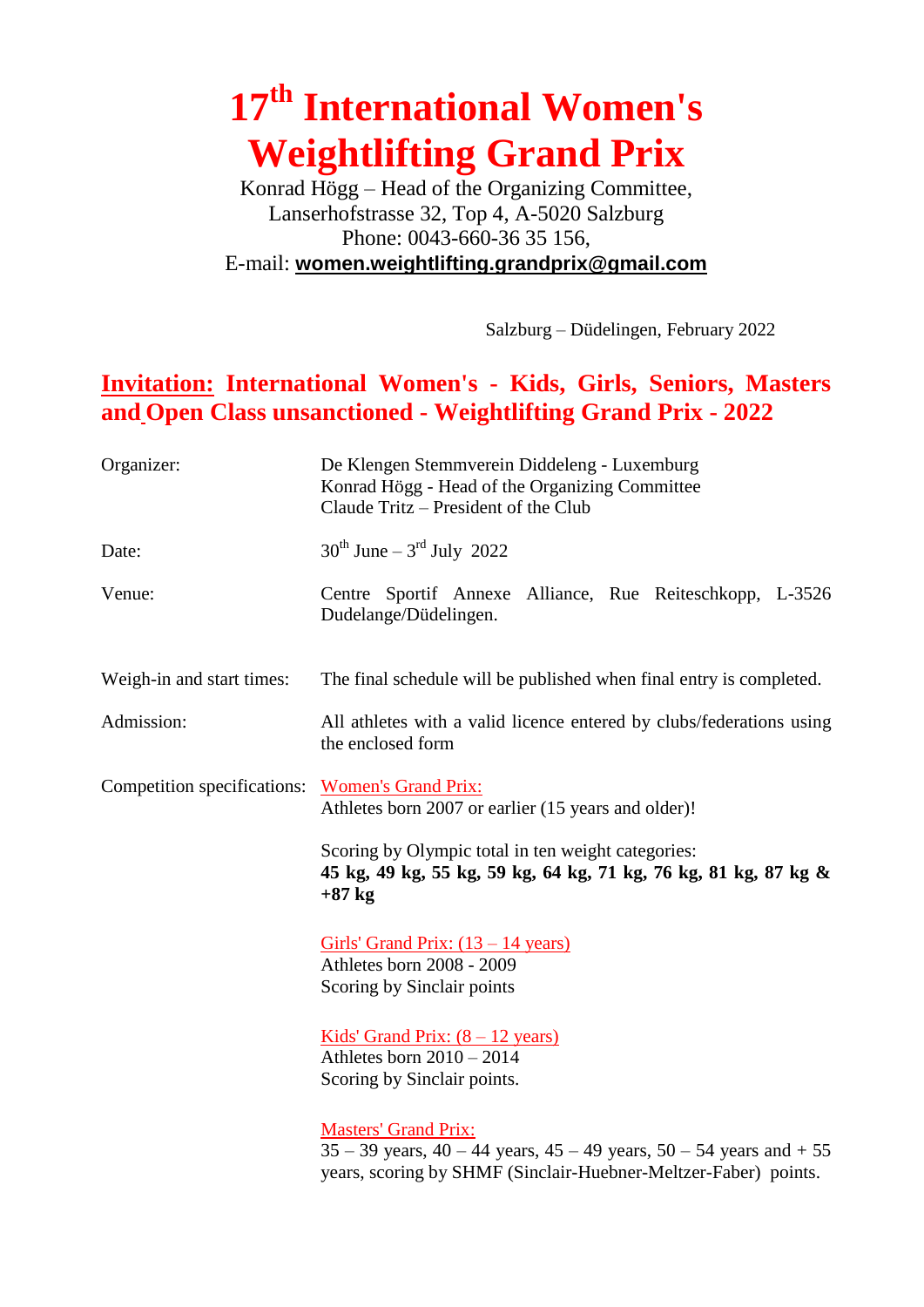#### Open Class - unsanctioned:

|                             | The Open Class is open to athletes who do not hold a membership<br>with their governing national weightlifting body, i.e. USAW,<br>BVDG and the like. Athletes compete in the snatch and the clean<br>and jerk using the International Weightlifting Federation (IWF)<br>Technical and Competition Rules & Regulations (TCRR). Athletes<br>currently suspended for violations of anti-doping regulations in any<br>sport are not eligible to compete at the Women Grand Prix. |
|-----------------------------|-------------------------------------------------------------------------------------------------------------------------------------------------------------------------------------------------------------------------------------------------------------------------------------------------------------------------------------------------------------------------------------------------------------------------------------------------------------------------------|
|                             | Scoring by Olympic total in ten weight categories:                                                                                                                                                                                                                                                                                                                                                                                                                            |
|                             | 45 kg, 49 kg, 55 kg, 59 kg, 64 kg, 71 kg, 76 kg, 81 kg, 87 kg &<br>$+87$ kg                                                                                                                                                                                                                                                                                                                                                                                                   |
|                             | If the number of competitors in one weight category is too small<br>one winner for two or more categories will be determined using<br>Sinclair points.                                                                                                                                                                                                                                                                                                                        |
| Team scoring:               | Four athletes from one club, federal state or country, scoring on<br>Sinclair points.                                                                                                                                                                                                                                                                                                                                                                                         |
| Premiums/prizes:            | <b>Women's Grand Prix:</b><br>The first three athletes of each weight category will be awarded<br>gifts. All participants will receive certificates. The three best<br>participants overall according to Sinclair points will be awarded<br>trophies and prize money. The best overall athletes of the U-20, U-<br>17 and U-15 Masters & Open Class will also receive trophies. The<br>best three teams will receive special gifts.                                           |
|                             | Girls' Grand Prix:<br>The first three athletes overall according to Sinclair points will be<br>awarded gifts. All participants will receive certificates.                                                                                                                                                                                                                                                                                                                     |
|                             | Kids' Grand Prix:<br>The first three athletes overall according to points will be awarded<br>gifts. All participants will receive certificates.                                                                                                                                                                                                                                                                                                                               |
|                             | <b>Masters' Grand Prix;</b><br>The first three athletes overall according to SHMF (Sinclair-<br>Huebner-Meltzer-Faber) points will be awarded prizes. All<br>participants will receive certificates.                                                                                                                                                                                                                                                                          |
|                             | <u> Open Class – unsanctioned:</u><br>The first three athletes of each weight category will be awarded<br>gifts. All participants will receive certificates.                                                                                                                                                                                                                                                                                                                  |
| <b>LOMBARD</b><br>RUMELANGE | clean <sup>*</sup> center<br><b>GDI</b> Security                                                                                                                                                                                                                                                                                                                                                                                                                              |



 $\overline{\phantom{a}}$ 

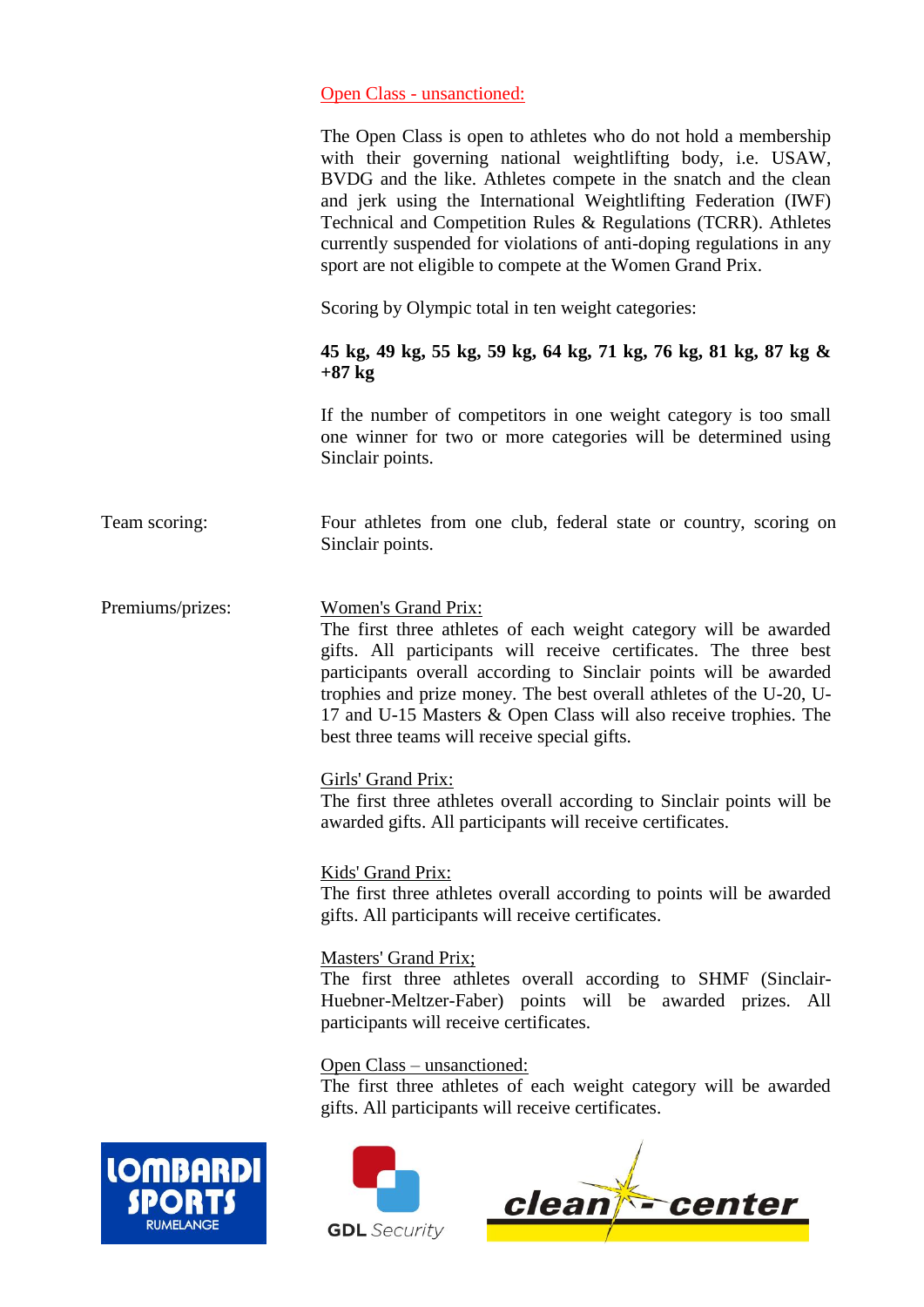| Accreditation:                         | Entry fees:<br>Kids & Girls (born $2014 - 2008$ ): 60 Euro                                                                                                                                                                        |
|----------------------------------------|-----------------------------------------------------------------------------------------------------------------------------------------------------------------------------------------------------------------------------------|
|                                        | Seniors – Masters – Open Class – coaches – team leaders: 70 Euro                                                                                                                                                                  |
|                                        | Accreditation of referees is free of charge.                                                                                                                                                                                      |
|                                        | The due amount has to be paid to the bank account mentioned<br>below no later than April 19 <sup>th</sup> , 2022 which is also the Final<br><b>Entry date.</b><br>Incurring banking fees will have to be paid by the participant. |
|                                        | Account holder: Konrad Högg<br>Bank Adress: Vogelweiderstrasse, A-5020 Salzburg<br><b>Bank: Hypo Bank Salzburg</b><br>IBAN AT27 3400 0842 0446 3808<br><b>BIC: RZOOAT2L</b>                                                       |
| Entry after 24 <sup>th</sup> May 2022: | The entry fee for entering an athlete later than May, 24th, 2022 is<br>120 Euros for Kids & Girls and 140 Euro for Seniors/Masters/Open<br>Class/Coaches/Team leaders.                                                            |
| Accommodation:                         | Hotel fees is paid not later than May, $24th$ , 2022.                                                                                                                                                                             |
|                                        |                                                                                                                                                                                                                                   |
|                                        | Prices include room and breakfast per night                                                                                                                                                                                       |
|                                        | Single Room:<br>84 Euro<br>Double Room:<br>100 Euro for two person                                                                                                                                                                |
|                                        | Account Name: Konrad Högg<br>Adresse der Bank: Vogelweiderstrasse, A-502 Salzburg<br><b>Bank Name: Hypo Bank Salzburg</b><br>IBAN AT27 3400 0842 0446 3808<br><b>BIC: RZOOAT2L</b>                                                |
|                                        | Incurring banking fees will have to be paid by the participant.                                                                                                                                                                   |
| Further Information:                   | Transfer between the Airport Luxemburg on request.<br>"After Competition Party" for athletes, coaches and officials<br>holding an accreditation; guests are welcome.                                                              |
| Preliminary entry date:                | 19 <sup>th</sup> April 2022 (date of postage stamp or e-mail!)                                                                                                                                                                    |
| Final entry date:                      | 24 <sup>th</sup> May 2022 (date of postage stamp or e-mail!)                                                                                                                                                                      |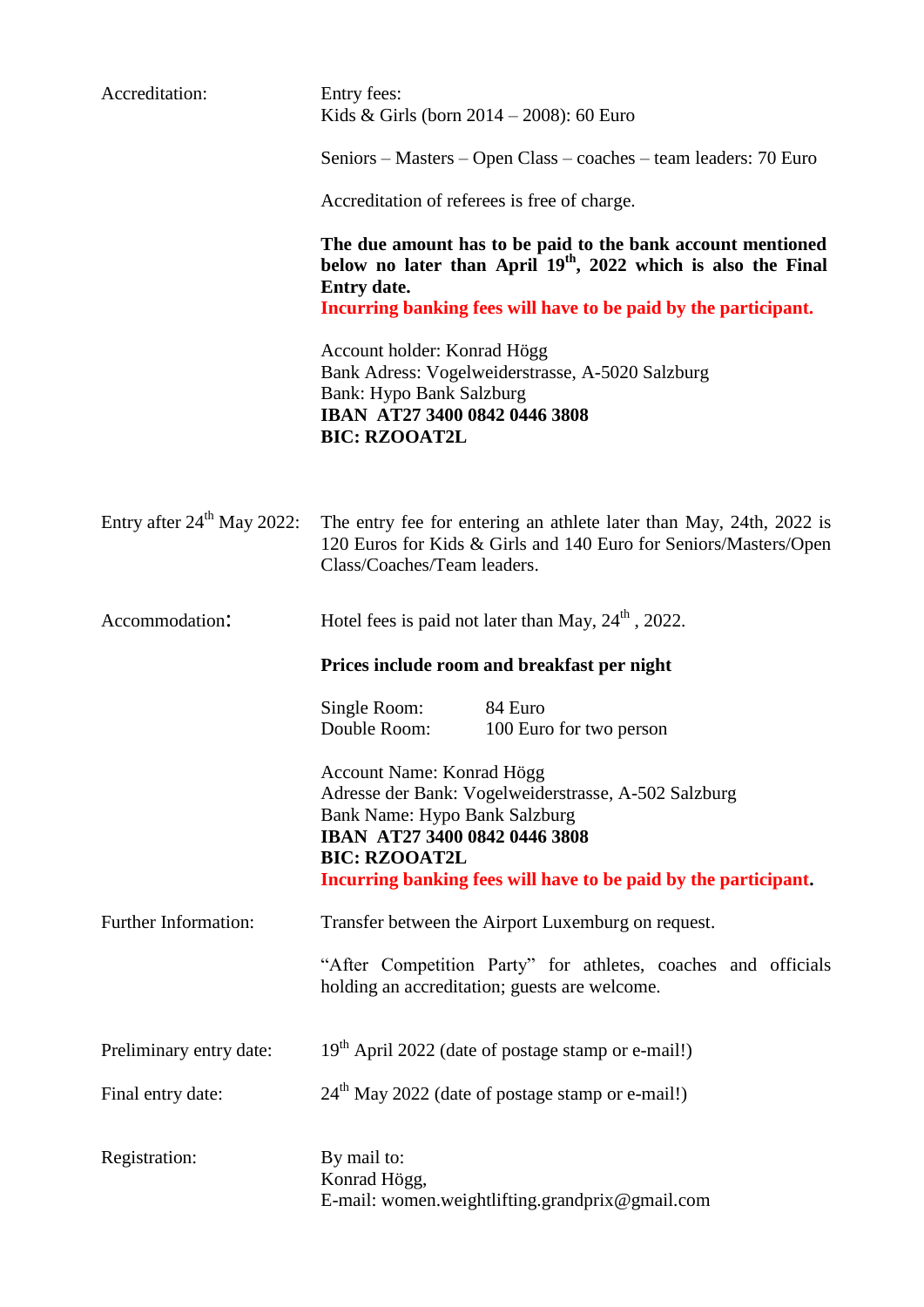|                    | Entry forms are to be completed by the club/federation and entry<br>fees have to be paid. The clubs/federations are responsible for their<br>entries.                                                                                                                                                  |
|--------------------|--------------------------------------------------------------------------------------------------------------------------------------------------------------------------------------------------------------------------------------------------------------------------------------------------------|
| Doping test:       | Doping tests can occur at the competition. The selected athletes will<br>be informed immediately after the end of their group's competition.<br>If an athlete fails to appear at the testing commission in time, this<br>will be regarded as a positive test including the corresponding<br>sanctions. |
|                    | In the case of a positive drug test the participant will be personally<br>liable for the incurring costs!                                                                                                                                                                                              |
| Other information: | Participation in the competition is at each lifter's own risk.<br>The administrative and technical rules of the IWF will be applied.                                                                                                                                                                   |
| Visas:             | All participants must check if a visa is required for their entry to<br>Luxemburg. Should visa be required, participants will have to apply<br>for the visa in the Luxemburg Embassy/Consulate in their home<br>country. If assistance is needed, please contact the Organizers.                       |
| Accommodation:     | Please book by contacting Konrad Högg,<br>e-mail: women.weightlifting.grandprix@gmail.com<br>not later than 19 <sup>th</sup> April 2022 Changes<br>can only be made before 24 <sup>th</sup> May<br>2022.                                                                                               |

### Signed:

Konrad Högg – Head of the Organizing Committee Claude Tritz – President oft he Club De Klengen Stemmverein Diddeleng

# Information :

1st place  $-3<sup>rd</sup>$  place based on Sinclair points receive prize money